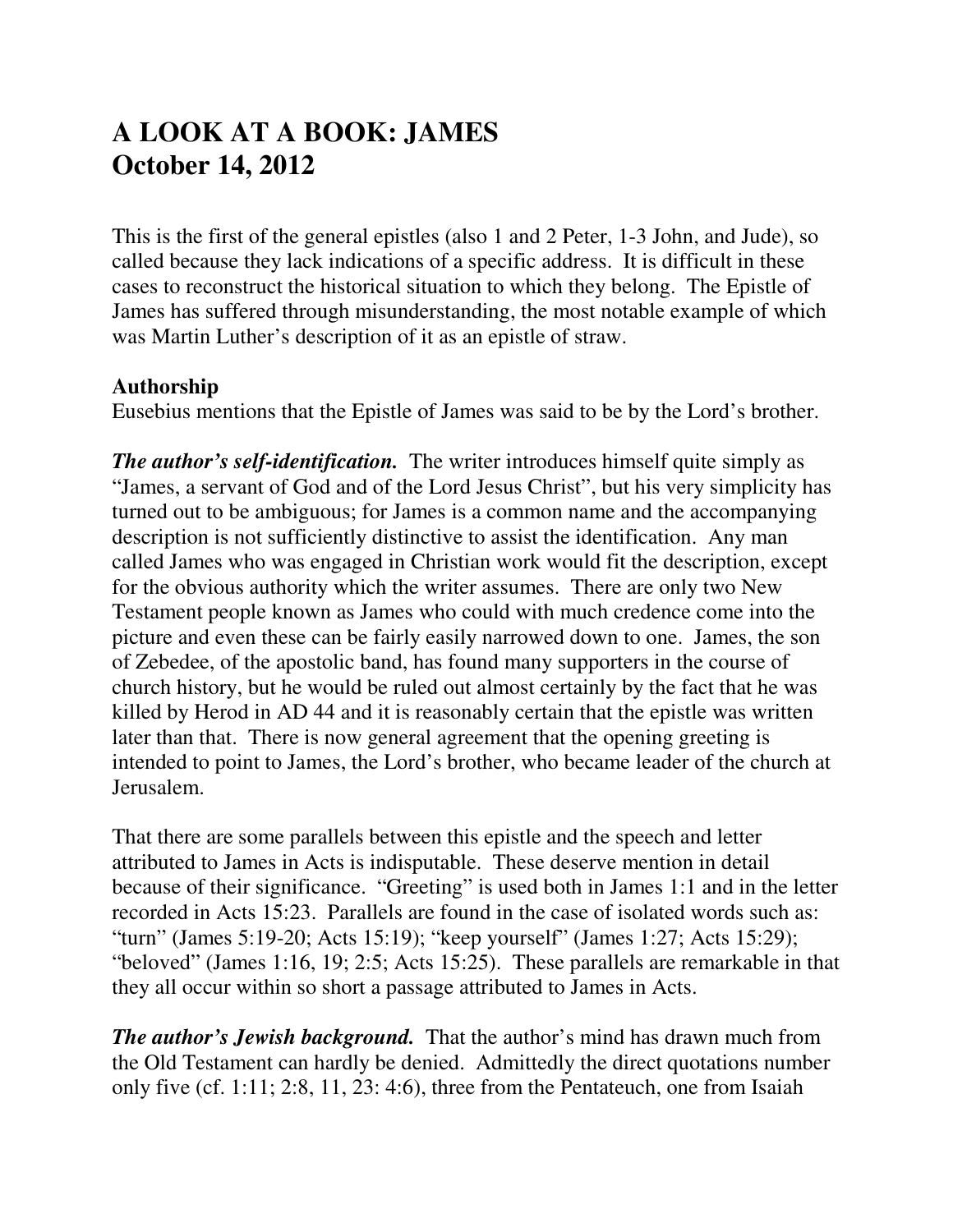and one from Proverbs. Yet the indirect allusions are innumerable (cf. 2:21, 23, 25: 3:9: 4:6; 5:2, 11, 17, 18). When the writer requires illustrations for prayer and patience he turns to Old Testament characters. His approach to ethical problems and his denunciations and warnings find striking parallels in the Old Testament prophetical books. He appears as a kind of Christian prophet.

#### **Similarities with the teaching of Jesus**

The following passages are compared with the Sermon on the Mount:

- 1:2 Joy in the midst of trials (cf. Matthew 5:10-12)
- 1:4 Exhortation to perfection (cf. Matthew 5:48)
- 1:5 Asking for good gifts (cf. Matthew 7:7 ff.)
- 1:20 Against anger (cf. Matthew 5:22)
- 1:22 Hearers and doers of the Word (cf. Matthew 7:24 ff.)
- 2:10 The whole law to be kept (cf. Matthew 5:19)
- 2:13 Blessings of mercifulness (cf. Matthew 5:7)
- 3:18 Blessings of peacemakers (cf. Matthew 5:9)
- 4:4 Friendship of the world as enmity against God (cf. Matthew 6:24)
- 4:10 Blessing of the humble (cf. Matthew 5:5)
- 4:11-12 Against judging others (cf. Matthew 7:1-5)
- 5:2ff. Moth and rust spoiling riches (cf. Matthew 6:19)
- 5:10 The prophets as examples (cf. Matthew 5:12)
- 5:12 Against oaths (cf. Matthew 5:33-37)

The parallels suggest that James is reproducing reminiscences of oral teaching which he had previously heard. The cumulative effect of this evidence must be favor of the presumption that the author was in close touch with the teaching of Jesus.

#### **Agreements with the New Testament account of James**

Our first introduction to James, the Lord's brother, is as an unbeliever in the claims of Jesus (cf. Mark 3:21; John 7:5). It was the resurrection which caused the change, for not only do we find that the Lord's brethren were mentioned among the disciples (Acts 1:14), but that James was specially singled out for a resurrection appearance (1 Corinthians 15:7). It is significant that Paul, in referring to him, implies that James was numbered among the apostles (Galatians 1:19); in fact he names him among the three pillars of the Jerusalem church (Galatians 2:9). When he presided at the all-important Jerusalem Council, there is no doubt that he held a commanding position in the local church, taking precedence even over Peter. The authority with which he addressed the church on that occasion (Acts 15:13 ff.) is in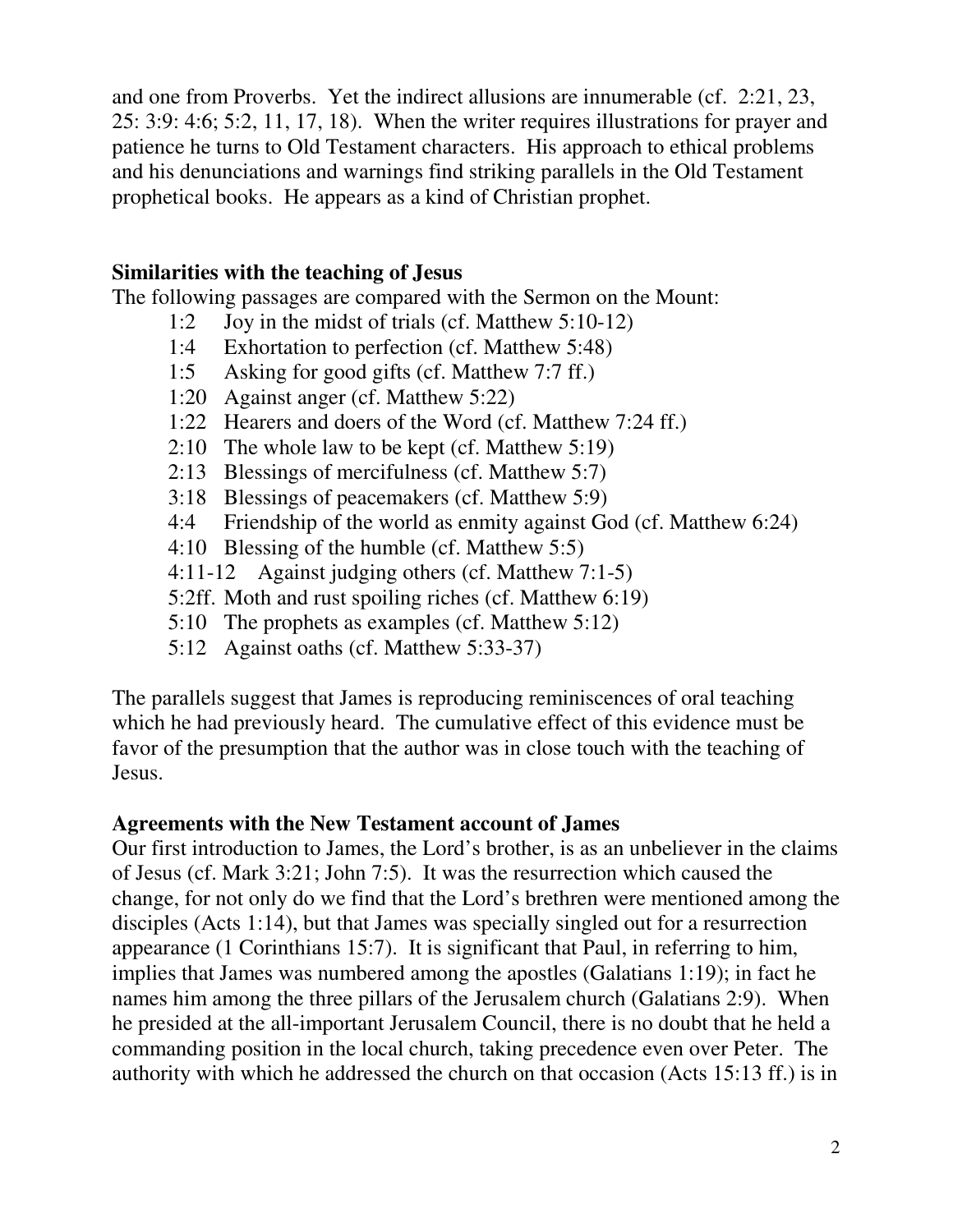full agreement with the tone of authority which the author of the epistle assumes in his salvation.

*The conditions within the community.* The community appears to belong to the period before the fall of Jerusalem. The oppressors are wealthy landowners, who, after the siege of Jerusalem, virtually ceased to exist in Judah, to which district the epistle is generally thought to have been sent.

## **The Addressees.**

Not only does the epistle presuppose an author with a Jewish background, but also readers with the same background.

*The meaning of Diaspora in 1:1.* The addressees would be Jewish Christians scattered throughout the Empire. This interpretation would, of course, fit in well with authorship by James of Jerusalem, and is, in fact, the traditional interpretation. The regular meeting place of the addressees is styled a "synagogue" (2:2) and this at once suggests Jewish-Christian groups. It would seem from this epistle that the believers were mainly poor.

## **Date**

If the epistle was by James, the Lord's brother, it must have been before AD 62. Josephus dates his death at AD 62.

# **Purpose**

The epistle is essentially practical and would appear to be designed to correct certain known tendencies in behavior. Such problems as the true attitude to wealth, the control of the tongue, the approach to oaths, Christian prayer and other practical themes are discussed. They appear to come out of the author's own pastoral experience. But what light does the faith versus works passage (James 2) throw in the author's purpose? Either James writes to counteract a misunderstanding of Paul on the part of some Christians or else he writes independently of Paul and happens to touch upon a matter of burning importance with which Paul had also had to deal.

**Style.** There has been some discussion as to whether James can in any sense be called a true epistle since it lacks the normal style of opening and the normal conclusion. But there are parallels to this kind of production which suggest that it should be regarded as epistolary from start to finish.

# **Canonicity**